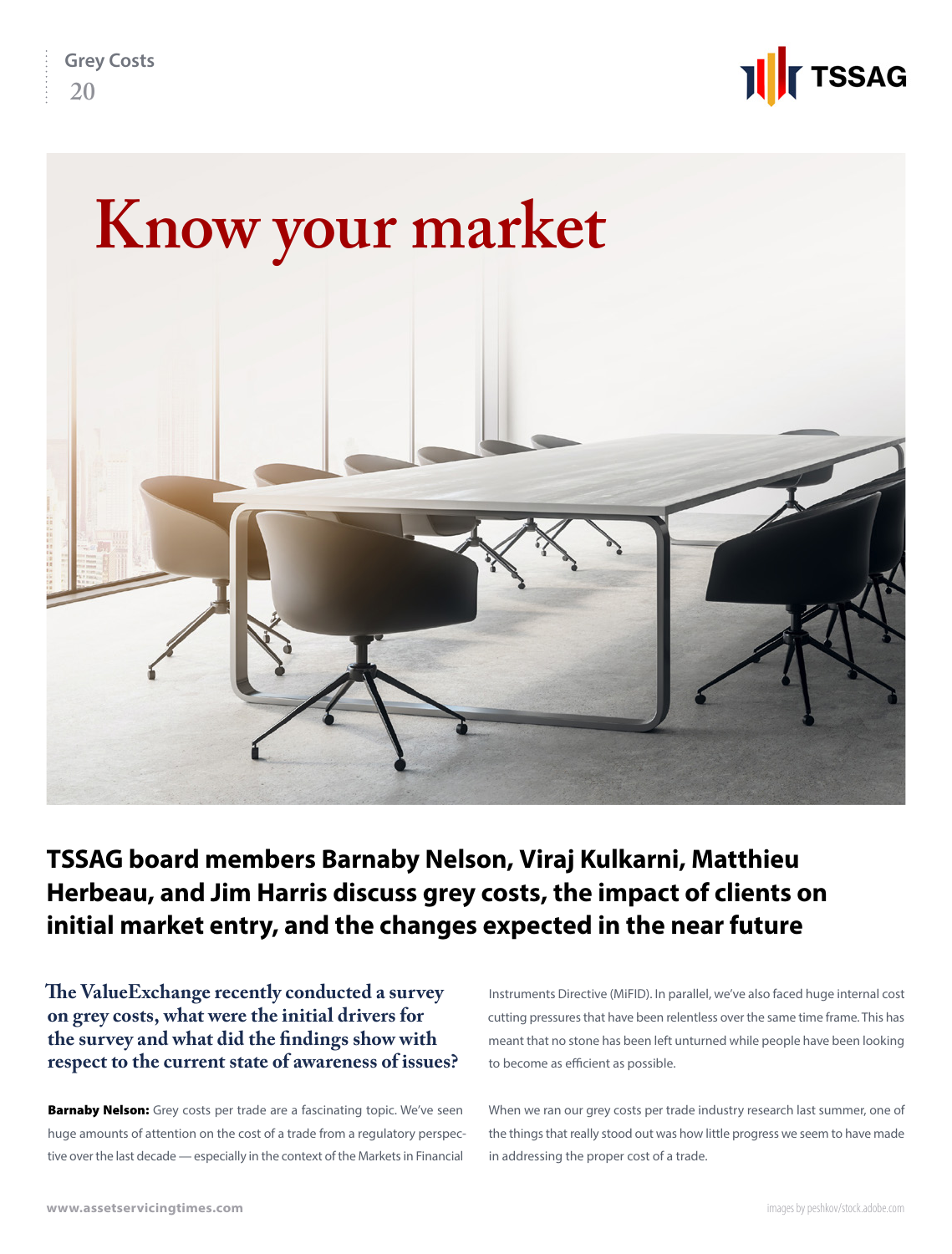

Although trade execution is improving and we're getting better at managing our most visible costs, our study shows 50 per cent of the industry is still overlooking about 46 per cent of their costs per trade. If you imagine trading costs to be like an iceberg, the majority under the water is still escaping our attention.

That's not to say that people don't view the space as important. The results found that 71 per cent of the market see their cost per trade tracking as being very important, especially on the intermediary side. Banks and brokers increasingly see their costs per trade as a competitive differentiator, not just in the sense of 'what did it cost me to do my last trade?' but to be able to model out what their best next trade is going to be in terms of liquidity, method of execution, place of settlement and so on.

Unfortunately, there is a constant gap between intent and delivery. The survey revealed 30 per cent of us aren't even tracking a cost per trade at all today and, interestingly, the chief operating officers (COOs) that we spoke to are the ones who are least interested in tracking a cost per trade. This is because they view aggregated costs and are not often paid to worry about unitised costs.

But what does that mean we're missing? First of all, it costs more to clear and settle a trade than it does to execute it. We've certainly gotten to a point where the costs of the trade really aren't in the visible execution. They're not in the front office or the middle office, even. The majority of costs today reside in the back office, most notably in the costs of risk and the cost of capital, which are the first and second biggest areas that we're overlooking.

However, allocated costs are a huge bucket of costs that are causing a major distortion today. These can include anything from the legal expenses triggered by entering a specific market — such as India or Brazil — to the regulatory reporting in each individual market. There are many areas that different departments are managing with a firm and that they are failing to track on a unitised basis. I'm sure many of us have been in the same position where these allocated costs just materialise as an opaque lump sum during budgeting season, passed on from a stranger in another department — with little information around how to control or optimise the costs.

Equally, foreign exchange (FX) costs are a problem. Are we able to say that we're really doing a fantastic job in terms of optimising our FX cost? It's safe to say that's also a major area of challenge across the industry in terms of whether we're delivering best execution for our investor clients.

We are trying our best, but we are missing a lot of back-office costs that really do need more attention.

#### **What's your perspective on grey costs from India?**

Viraj Kulkarni: India is one of the few markets which evolves frequently; every time a market evolves, it changes the cost dynamics for investors.

Costs can be split into two parts: regulatory and business. The regulatory costs have a tendency to go up every time there are regulatory changes.

In a regulated market like India, the regulator's thought processes are 'how can we de-risk the market further and how can we make it more compliant?' — which is why the compliance and risk costs keep getting higher.

The above notwithstanding, regulators to an extent treat capital markets as business units. They consider increasing fees, sometimes linking it to the asset size. Every time there is an increase in volume, the businesses bear more regulatory costs. Besides this, the entry costs are another area in markets like India, Brazil. Entry costs do not only relate to regulatory costs, but also the non-regulatory in-country and overseas jurisdiction costs.

The other aspect relates to tax cost. Tax registration is required for filing and return. These costs have a tendency to go up when there is an increase in reporting requirements. More frequent reporting leads to more costs. Further different trading platforms of products lead to additional costs.

A very prominent hidden cost is the reporting cost which is incurred on account of either regulatory requirements or client management information systems requirements. Invariably, over time the number of reports increases significantly.

One of the hidden costs is FX. As India is not an open market, settlements have to be rupee-denominated resulting in FX costs being higher than what you see in a free economy.

Finally, the multiplicity of an ecosystem such as the exchanges, clearinghouses, banks, depositories, all add to grey costs.

It is important to know if CEOs and COOs are looking at cost. If so, while costs can be estimated at the trade level, by the time it is done, a diversity of internal and external factors change it.

This is a continuous process in an evolving markets like India because while the risk keeps assuming new dimensions, the changes become more frequent. It's hard to put down what would be the grey cost, at a finite level.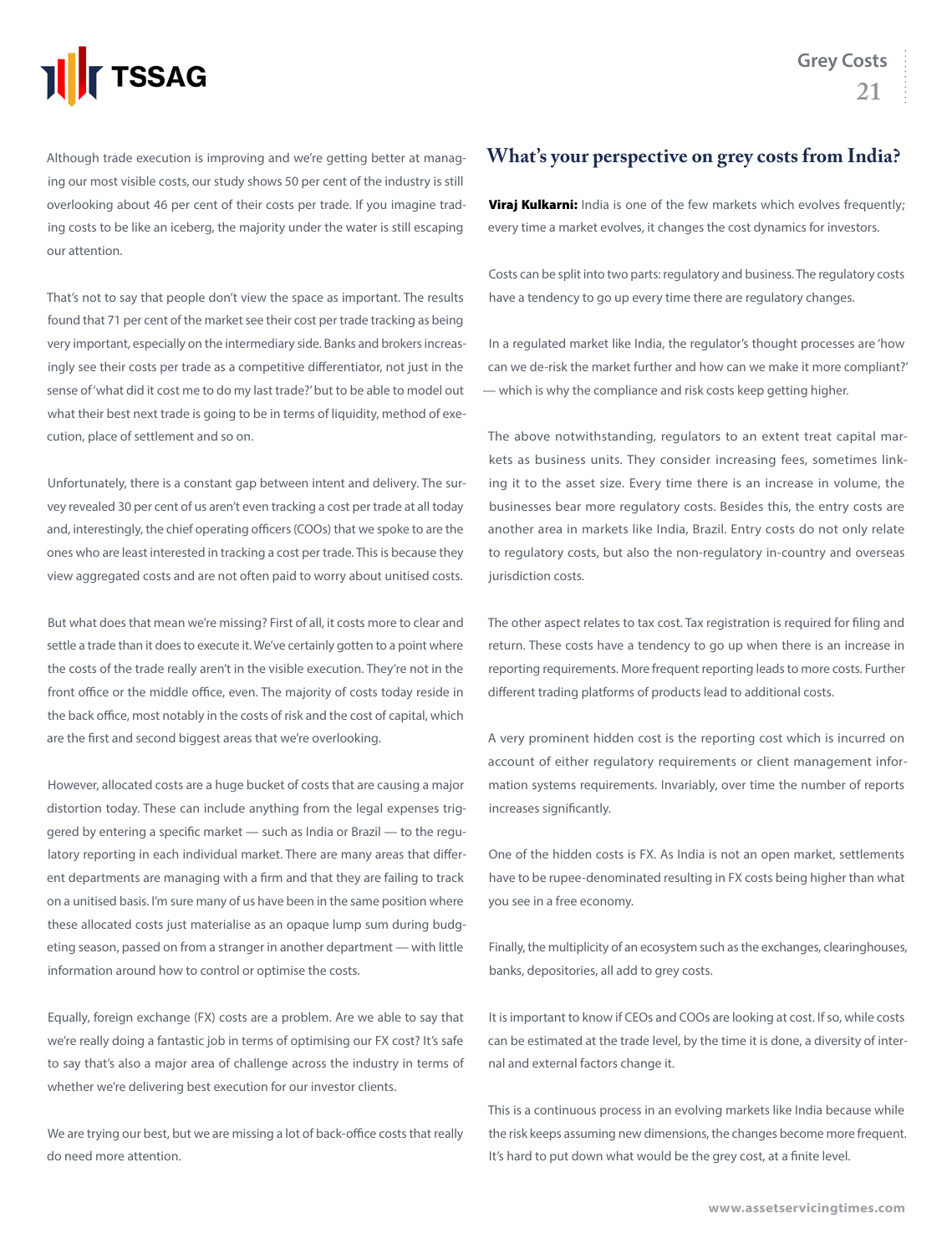**TSSAG** 

*With regards to the grey costs at a market entry level, there are two essential elements, documentation and the ongoing operational maintenance charges*

**Jim Harris, co-founder and managing partner of Soterium**

#### **How does foreign exchange add to this debate?**

Matthieu Herbeau: FX costs tend to be in the execution and the performance of the execution rather than the back-office and the settlement costs.

If the FX is managed in-house, the cost layers span from salaries for the traders to operations, IT, office space, and of course, the outcome of the execution, and the performance of the share class and portfolio hedging programme.

Managing the FX in-house does not guarantee that you will achieve a better outcome than through an external provider. This is because FX is not the investors or asset managers core business or area of expertise. Also, because of the access to liquidity, the firm size can keep the investors and asset managers away from the best prices and opportunities.

A second model is the outsourcing of execution and hedging, typically through the custodian or delegated to a specialist firm like an FX agent or an outsourced dealing desk. The custodian model can be more expensive, but comes with the comfort of operational efficiency, favourable credit terms in general and better liability cover.

The question then is how to quantify those benefits on one hand, versus the costs or the price premium that is paid to the custodian on the other hand, and how is best execution monitored. There is also an oversight issue that is of prime importance, notably under the senior manager regime in the UK: if an execution service is outsourced, you must be able to demonstrate that you master the process and monitor the costs. Custody FX was tarnished by scandals 10 to 12 years ago, but things have improved, even though some legacy hedging programmes will definitely benefit from a bit of attention and some dusting off — this is where transaction cost analysis (TCA) becomes crucial, if not imperative.

The FX can also be outsourced to a specialist FX execution firm that can cover both execution and hedging, at competitive rates vetted by TCA. But you then lose the intrinsic benefits of the custodial umbrella mentioned above. It will require credit lines with multiple counterparties and generates settlement costs that do not exist when dealing with the custodian over the accounts, with no cash wires.

So fundamentally, every firm which is uncomfortable about FX costs should do an assessment of its current process, the volumes they trade, the currency coverage, short, medium, long term objectives, estimate the costs, and then test the market to determine what is the ideal model for the size and activity of the firm. It could also end up being a hybrid model across the various solutions that were mentioned above and this is where, as a firm, we bring value, thanks to our deep understanding of the institutional investors needs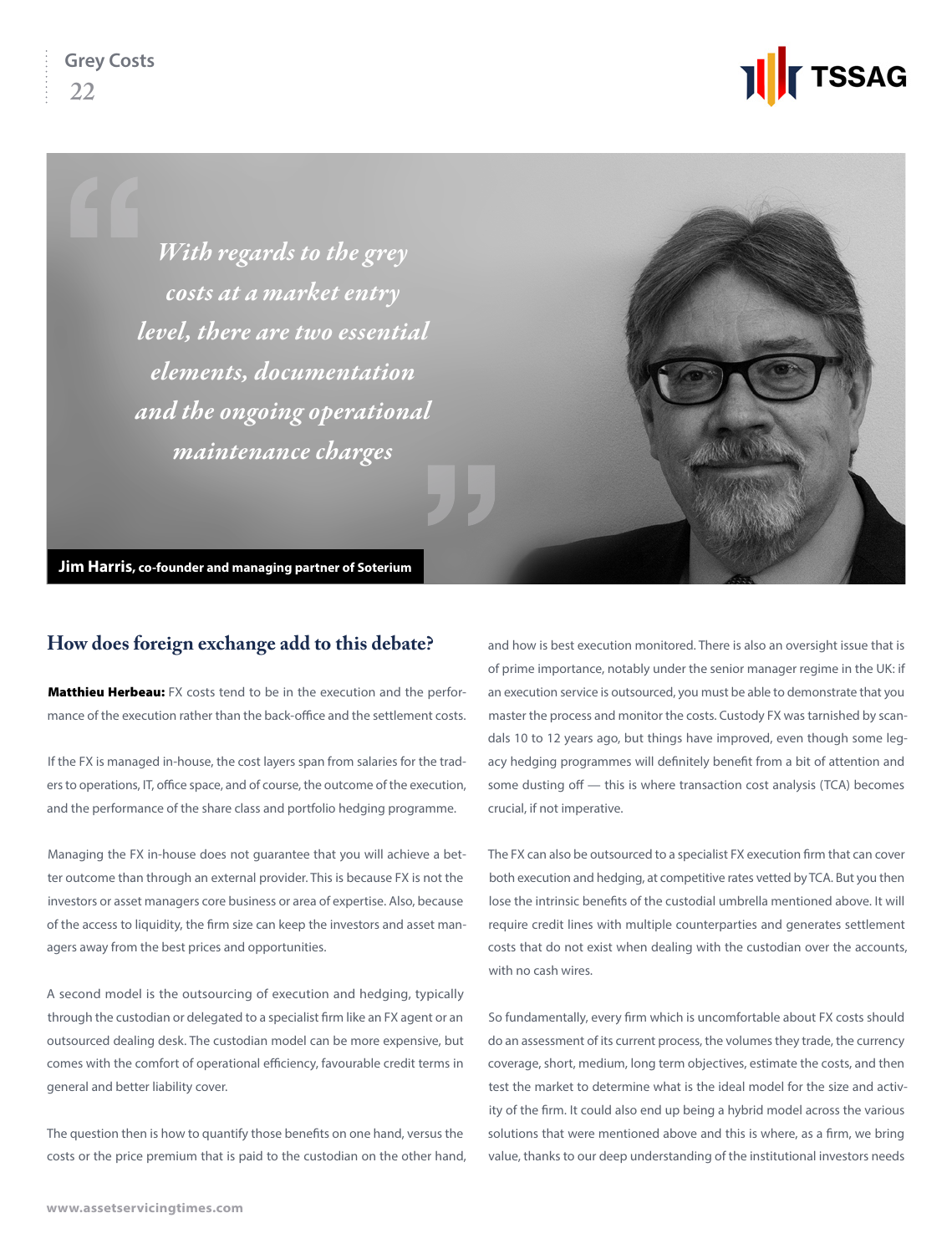## **TSSAG**

*It's a constant re-evaluation to make sure that innovation is being applied to the costs that we've been overlooking for the last 10 to 15 years because we've been focused on the tip of the iceberg*



**Barnaby Nelson, CEO of The ValueExchange**

in the FX space, and also the extensive knowledge of what solutions are available in the market.

#### **What are your thoughts on the impact of clients on initial market entry?**

Jim Harris: With regards to the grey costs at a market entry level, there are two essential elements, documentation and the ongoing operational maintenance charges.

Looking at any global custody network, roughly two-thirds are foreign institutional investor (FII) markets where the beneficial owners' name appears in the market as the ultimate owner of that account. To establish those accounts, investors have to go through differing market entry requirements, some are simple, it's a swift message, but most are not.

Each requires local compliance with market legislation, through powers of attorney, account opening forms, most of which require consularisation, legalisation and if you've ever sat in a consulate waiting for your documentation to be signed, it's not only laborious, but costly because someone's time has been taken. Therefore, whether it be an external consularisation or legalisation, all of those costs come back to the beneficial owner. In addition, once your documentation is complete, you then need to get it to market.

Courier costs are also coming back to you as a beneficial owner which is charged as 'out of pocket' (Oops) expenses. While reporting on Oops has started to improve, these charges are not allocated back to the individual market, or at the end of the day, the trade itself.

So the reality is that you're not seeing the full picture for the actual market documentation.

The second part is in operational maintenance and the ongoing impact of costs. The appointment of local tax consultants is often seen as separate from your custodian in some instances and it's important to understand where these are appointed, how long for and the remuneration involved.

As well as this, charges from regulators and market participants will also be funnelled back through the Oops process and not directly attributable to the market where the trading is taking place or the trade itself. It's only natural that investment managers will want to take advantage of new markets, but an awareness of how much is invested versus the true costs in the market is important. It's vital that all costs are allocated to the market or the trade.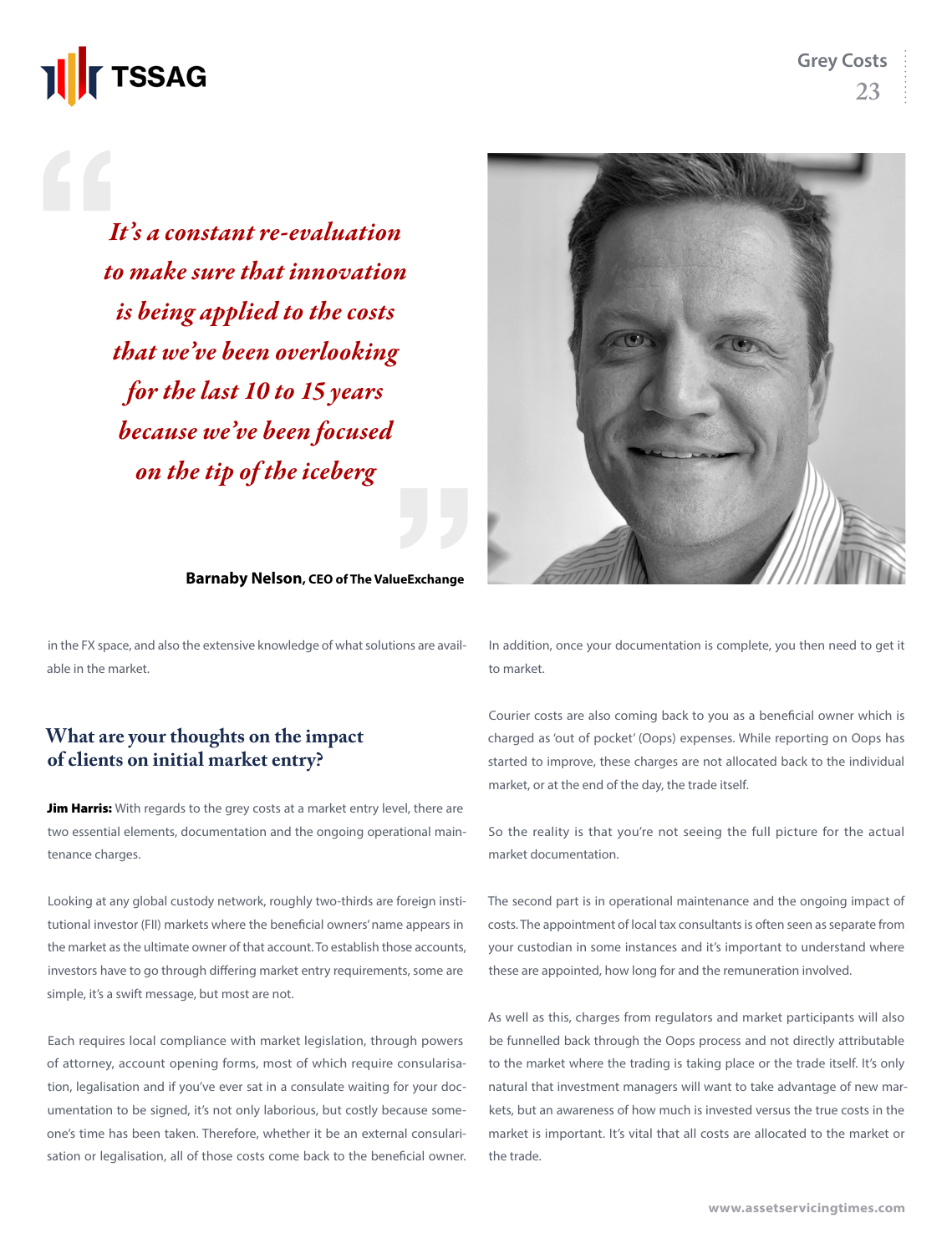

*industry, the regulator or even organisations, like TSSAG can continuously engage and bring down the grey costs*

**Viraj Kulkarni, founder and CEO, Pivot Management Consulting**

Simply signing off Oops costs each month is not good enough. All costs need to be transparent, understood and agreed upon not only at the client level, but also for a trustee/administrator level at a pension fund in order to provide a complete picture.

#### **What changes do you expect to see in the near future and what's required to make those changes happen?**

**Nelson:** What's very clear from this discussion is that there are many hidden levels to the cost of a trade: starting at market entry, the trade processing, the FX, the out of pocket expenses, tax reclaims and so on.

These are largely what makes up the 46 per cent that we are overlooking today — but what is key is that we're not escaping these costs, we're just not tracking them. The people that have the best handle on this issue are those who treat their costs per trade as a discipline and as a senior management priority. Those who succeed are making a conscious effort to compile a single, holistic view of their costs across the whole business (from the top of the house) — and they are treating this as an evolutionary journey. It sounds easy, but it's surprising how many organisations are happy to skip over this and just deal with the costs that they

receive on an invoice every month and hence only to deal with the tip of the iceberg.

The other major mistake that some of us are making is assuming that most of our costs are somehow fixed or uncontrollable. If you look at the number of technological and market options that are now coming into the market, we now have more ability to control our costs than ever before.

In FX, we have peer to peer execution; in other areas, you've got blockchain and other technologies that are coming to the market. Proxymity is one of my favourite examples of how technology is reshaping our industry and making a radical change in the risk profile and the cost profile of what we do.

This is why I come back to the point about it being a constant discipline. It's not just the cost of moving up and down, it's that the answers and the solutions to those costs are changing constantly. For me, it's a constant re-evaluation to make sure that innovation is being applied to the costs that we've been overlooking for the last 10 to 15 years because we've been focused on the tip of the iceberg.

Kulkarni: We have previously conducted an exercise to determine the lines of costs. These were not merely looking at regulatory costs, custodian cost, banking costs, broking cost. It included the inflow jurisdiction costs, tax costs etc.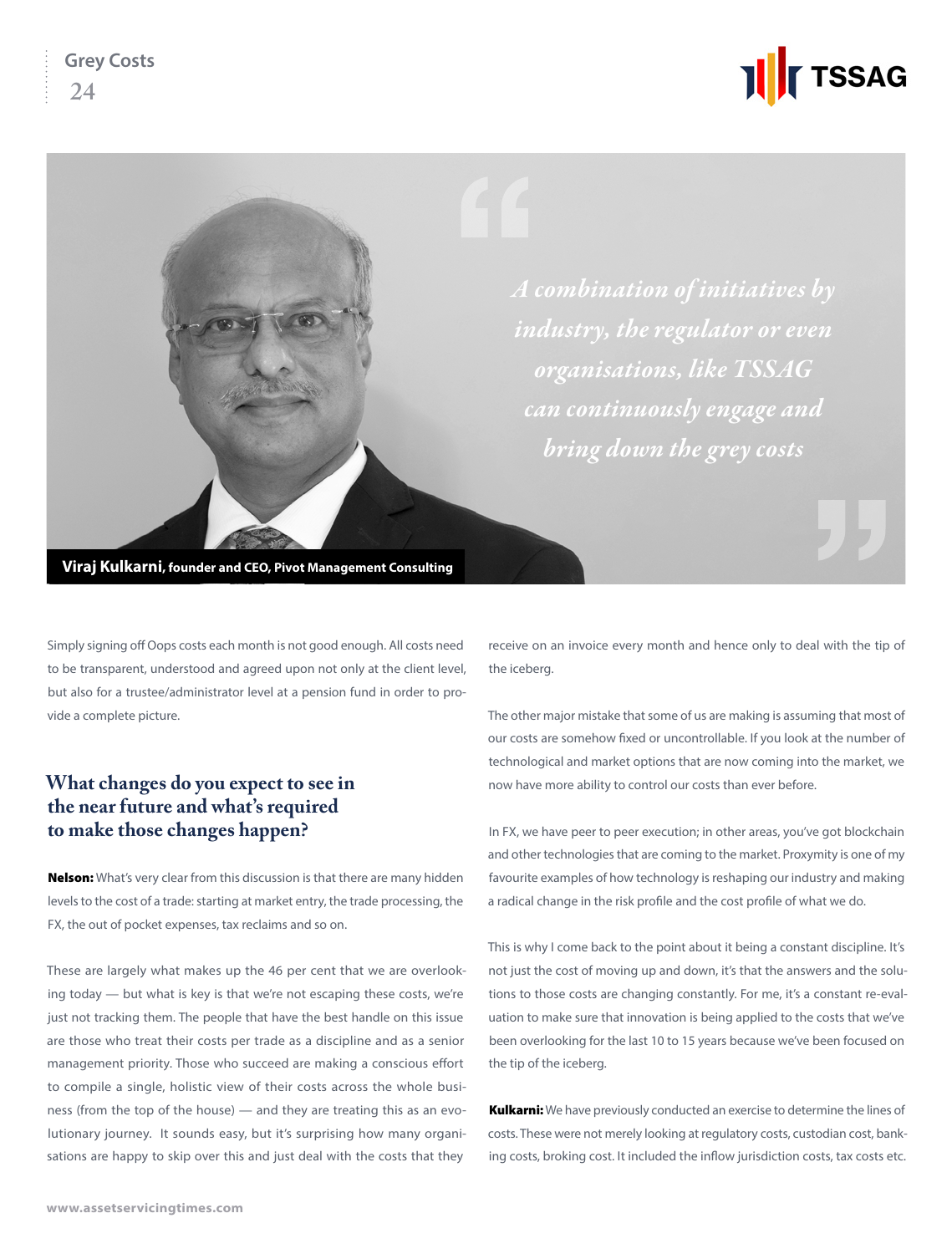

**Grey Costs 25**



*Performance reporting tools are key to ensure that hedged share classes perform as well as the master class of the fund*

#### **Matthieu Herbeau, CEO and founder of HD Financial Consulting**

The overseas jurisdiction costs vary- depending on whether a treaty country/ non-treaty country; Financial Action Task Force (FATF) compliant/non-FATF compliant; subsidy in the overseas jurisdiction. We were surprised that there were over 70 lines of costs both direct and indirect.

The reason we did this study was to look at the attractiveness of this market versus other markets. One of the key objectives of regulators is to determine and assess regularly whether they are doing enough or do we need to do more?

Post COVID many countries including India, are focused on making markets attractive and risk free, as new investors are entering the market. For example, Singapore introduced a variable capital company (VCC) which enables any investor housed in Singapore, to reduce costs by availing government subsidies. Now, this has a bearing on investment flows into the market versus the other markets.

When we did the study, we looked at what can be changed or made better. The Securities Services Advisory Group (TSSAG) is present in over 10 countries, and can get into an engagement with various regulators and bring out a comparative report on the cost of doing business by working alongside various partners that assist regulatory bodies. I find that addressing this big gap will be appreciated by regulators.

Besides instituting the above exercise, regulators can consider charging a fixed cost on assets and do away with the percentage basis. This will significantly reduce the cost to the funds.

Next is to standardise practices across multiple segments and industrialise reporting standards regardless of different systems. This will have a significant reduction in cost.

Outsourcing is an important cost. Custodian activities are presently not outsourced due to limitations by the Securities and Exchange Board of India. Ironically, the whole world outsources its securities services business processing into India but in India, we do not. Outsourcing could save significant grey costs.

Most providers addressing multiple segments will benefit from greater straight-through processing (STP) if the messaging system like SWIFT brings congruency and STP across various segments of domestic and internationaland thereby reduces costs.

From a business perspective, it is important to seek out the spiralling hidden/ grey cost in the form of increased numbers of MIS sought by clients. These should be controlled by engaging with clients. If not done then silently the number of reports can go into 10s/100s leading to unproductive costs.